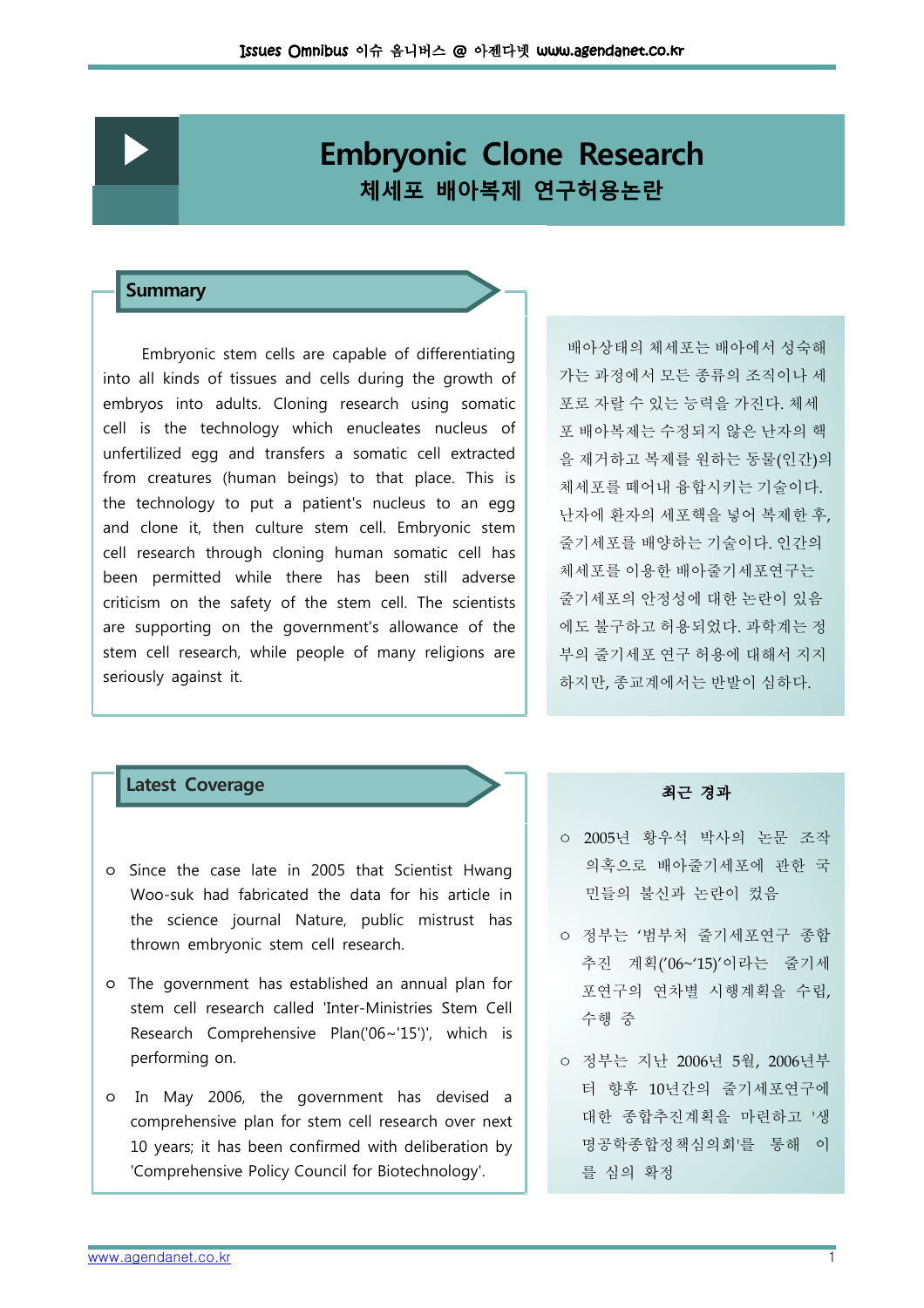- ㅇ National Bioethics Committee gave conditional permissions on Cha Health Systems' embryonic stem cell research plan by cloning somatic cell in 29 April 2009. Stem cell research using somatic cell is allowed in 3 years since the related research had discontinued in March 2006 due to the 'Scientist Hwang's case'.
- ㅇ National Bioethics Committee voted conditional permissions on "A Research Proposal for Embryonic Clone Using Somatic Cell' by Cha Health Systems with certain conditions or recommendations reducing the number of eggs.
- ㅇ People of many religions seriously resist against National Bioethics Committee's permission on cloning embryos using somatic cell. Specifically, Roman Catholic Church made a declaration opposing to restarting the research.
- ㅇ 국가생명윤리심의위원회는 차병원 의 체세포 복제 방식의 배아줄기세 포 연구 계획을 조건부로 승인 ('09.4.29)해 황우석 사태로 관련 연 구가 중단('06.3) 된 지 3년 만에 체 세포 줄기세포 연구가 허용됨
- ㅇ 국가생명윤리심의위원회는 차병원 이 제출한 '체세포복제배아연구계 획서'에 난자개수를 줄이고, 일정 조건 권고를 붙여 조건부 승인하기 로 의결
- ㅇ 이 같은 생명윤리위의 체세포 배아 복제 허용에 대해 천주교가 연구 재개를 반대하는 성명을 내는 등 종교계는 큰 반발

# Highlights; Different Angles Opponents argue that a a set of the set of the set of the set of the set of the set of the set of the set of the ㅇ A research cloning somatic cell brings ethical debates because of using human embryos and human cloning. ㅇ It raises a question on effectiveness (a possibility to

- actualization). There is no successful case in producing stem cell by cloning human embryos, though it has gathered a large number of embryos.
- ㅇ There have been many scientific advances made using stem cells that do not originated from embryos, such as bone marrow-derived stem cells. This means we do not have to use human embryos.

- ㅇ 체세포 복제 연구는 인간의 배아를 사용하고 인간을 복제하는 것이기 때문에 윤리적인 논란이 제기됨
- ㅇ 효율성 면에서도 문제가 제기되는 데, 수많은 배아를 가지고 실험했 음에도 불구하고 인간배아복제로 줄기 세포를 만든 성공적인 사례가 드물기 때문임
- ㅇ 골수 유래 줄기 세포를 이용하는 등 배아를 이용하지 않고도 줄기세 포를 만들어 과학적 진보를 이루었 기 때문에 인간의 배아를 사용하지 않아도 됨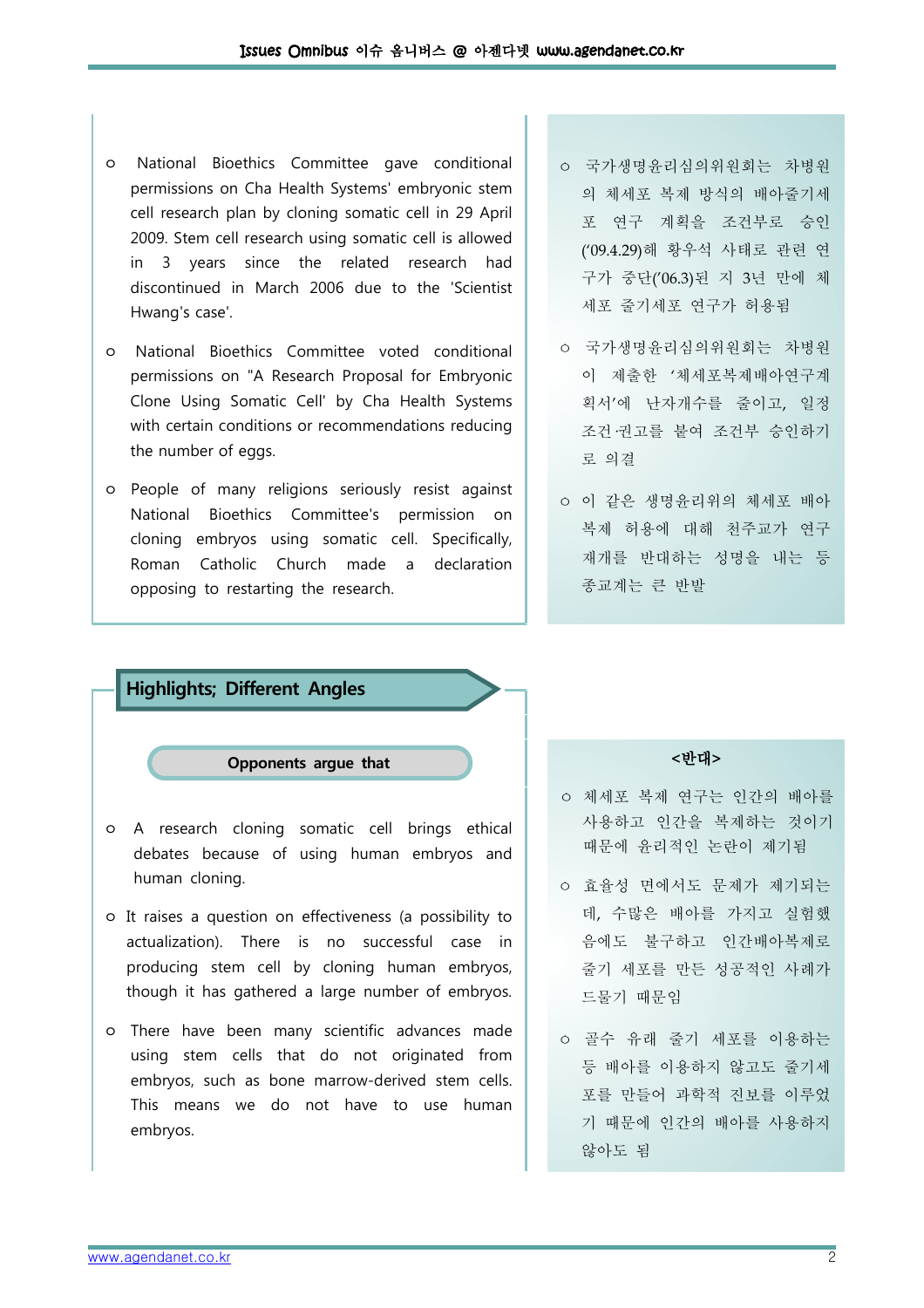## Supporters argue that a hand a c찬성>

- ㅇ The research could lead to new ways of treating a variety of physical disabilities and diseases.
- ㅇ The research could help us to understand how a cell develops and dies and possibly prevent currently incurable diseases by finding out the root causes.
- ㅇ Embryonic stem cells have special properties capable of turning into any cell in the body, so that they have a potential power for the biomedical industry.

- ㅇ 체세포 배아 복제 연구는 다양한 신체적인 장애와 질병을 치료하는 새로운 방법이 될 것임
- ㅇ 이 연구는 어떻게 세포가 자라는 지를 이해하도록 도와주어 미래에 는 현재는 치료할 수 없었던 병도 병의 근원을 찾아 치료하도록 해 줄 것임
- ㅇ 배아 상태의 체세포는 배아에서 성 숙하는 과정에서 어떤 종류의 조직 이나 세포로 자랄 수 있는 능력을 가졌기 때문에 이들은 생물의학 분 야에서 잠재력이 탁월함

## Vocabulary Reinforcement

- ㅇ enucleate: referring to an eye that has been traumatically or surgically removed from the orbit
- o **unfertilized**: of an animal, plant, or egg cell, not fertilized
- o somatic cell: somatic cells (diploid) are any cells forming the body of an organism
- ㅇ stroke: a blood vessel in their brain bursts or becomes blocked
- ㅇ spinal: spinal means relating to your spine
- ㅇ incurable: disease, they cannot be cured of it
- ㅇ biomedical: biomedical research examines the effects of drugs and medical techniques on the biological systems of living creatures
- ㅇ bone marrow-derived stem cell (골수 유래 줄기 세포)
- ㅇ enucleate (적출하다)
- ㅇ unfertilized (수정되지 않은)
- ㅇ somatic cell (체세포)
- ㅇ stroke (뇌졸중)
- ㅇ spinal (척추의)
- ㅇ incurable (치료할 수 없는)
- ㅇ biomedical (생물의학의)